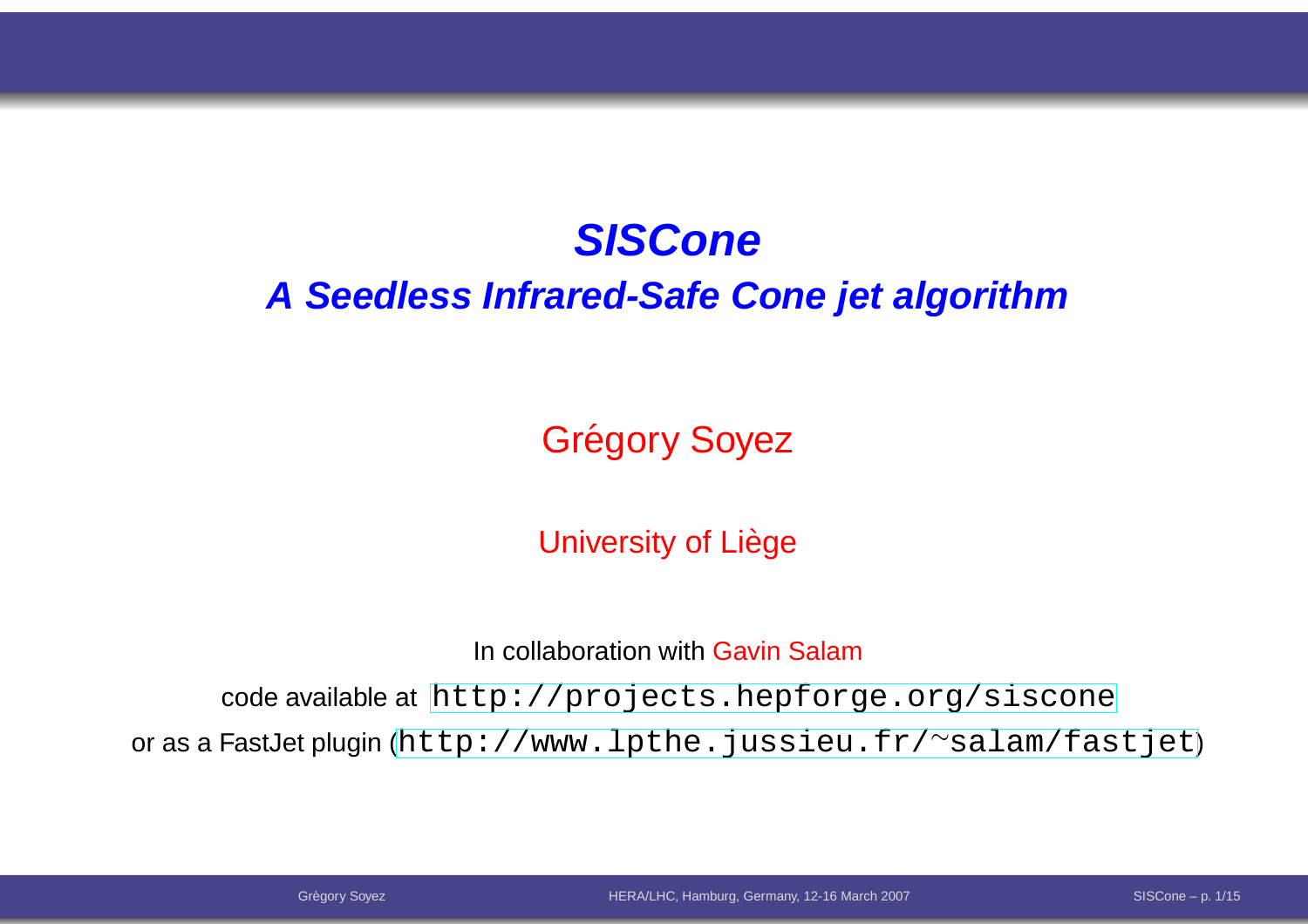# **Outline**

- Cone jet algorithms $\bullet$
- Infrared-Safety issues:  $\bullet$ 
	- . Why is this mandatory ?
	- IR unsafety of the midpoint algorithm
- SISCone: <sup>a</sup> practical solution $\bullet$
- Physical consequences:  $\bullet$ 
	- **Algorithm speed**
	- **Inclusive jet spectrum**
	- Jet mass spectrum in multi-jet events
- **Conclusions**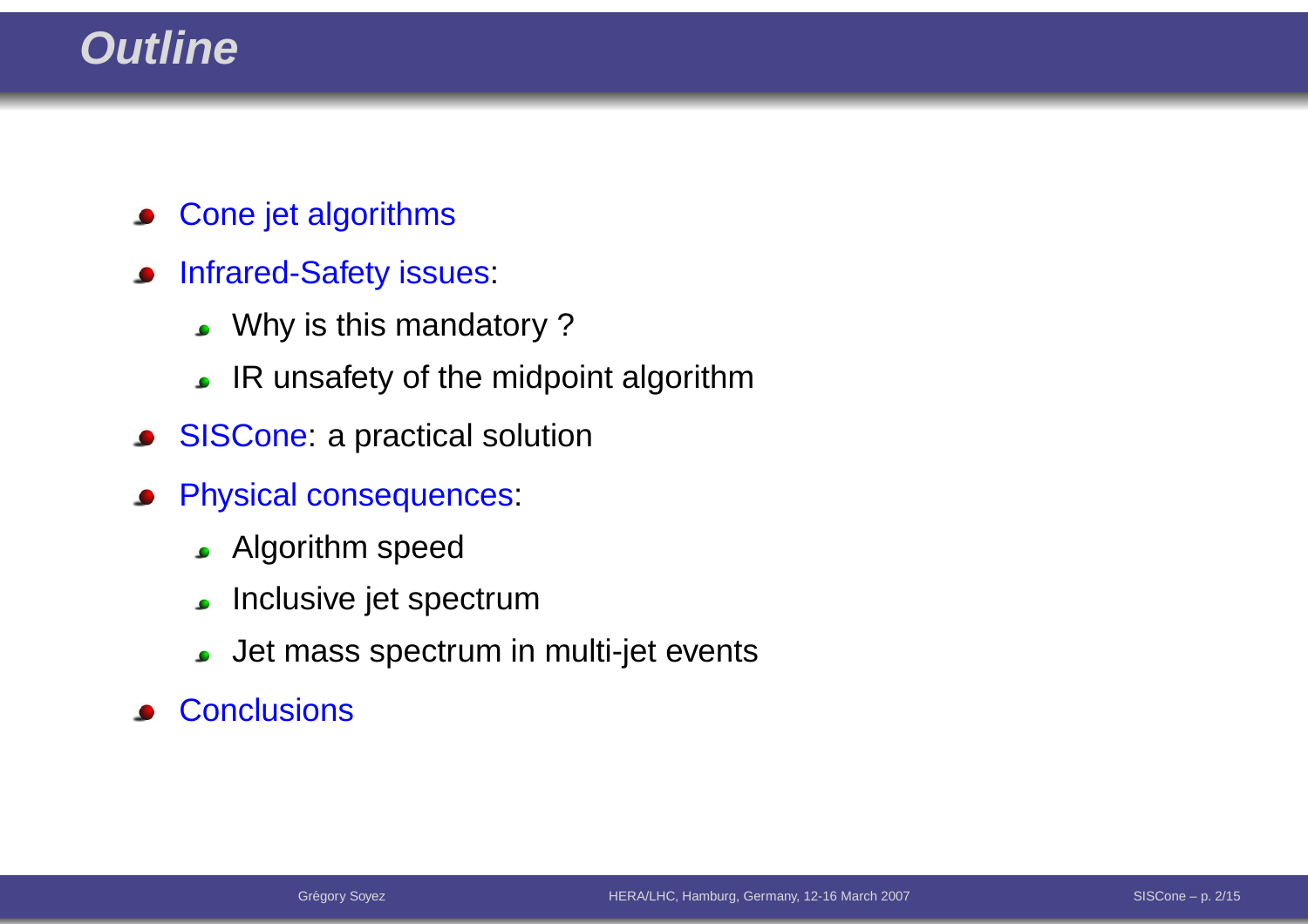# **Cone jet algorithms**

- <u>Given</u>: set of  $N$  particles with their 4-momentum
- Quest: clustering those particles into jets
- <u>Idea</u>: jets ≡ cones around dominant energy flows for a cone of radius  $R$  in the  $(y,\phi)$  plane, stable cones are such that: centre of the cone  $\equiv$  direction of the total momentum of its particles
- Algorithm: Tevatron Run II
	- Step 1: find ALL stable cones of radius  $R$
	- Step 2: run a split-merge procedure with overlap  $f$ to deal with overlapping stable cones
- <mark>This talk</mark>: Why finding <mark>all</mark> stable cones and <mark>how</mark>.

 $\longrightarrow$  C++ implementation: Seedless Infrared Safe Cone algorithm (SISCone)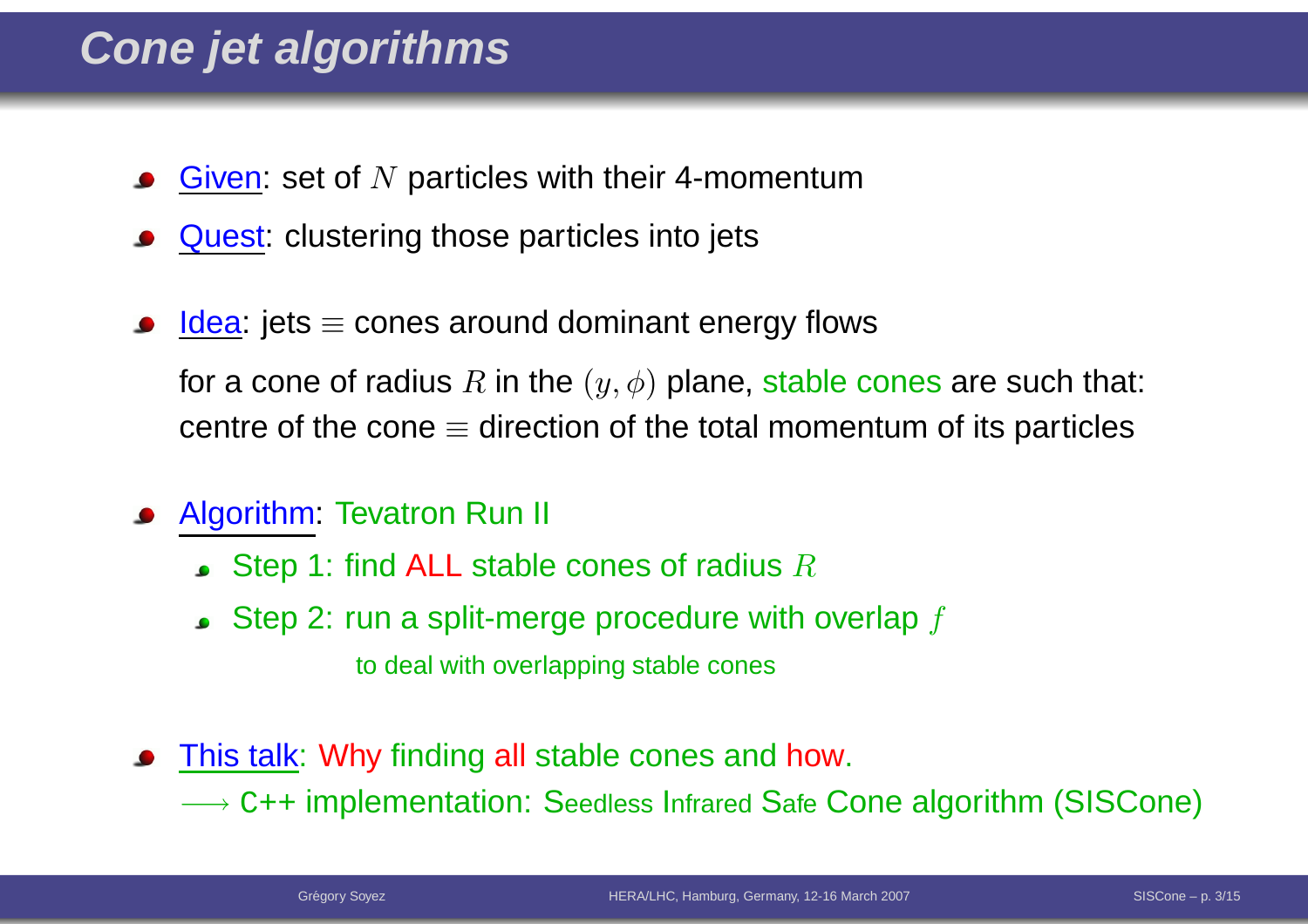Usual seeded method to search stable cones: midpoint cone algorithm

- **•** For an initial seed
	- 1. sum the momenta of all particles within the cone centred on the seed
	- 2. use the direction of that momentum as new seed
	- 3. repeat 1 & 2 until stable state cone reached
- **Sets of seeds:** 
	- 1. All particles (above a  $p_t$  threshold  $s)$
	- 2. Midpoints between stable cones found in 1.

Problems:

- the  $p_t$  threshold  $s$  is collinear unsafe
- seeded approach  $\Rightarrow$  stable cones missed  $\Rightarrow$  infrared unsafety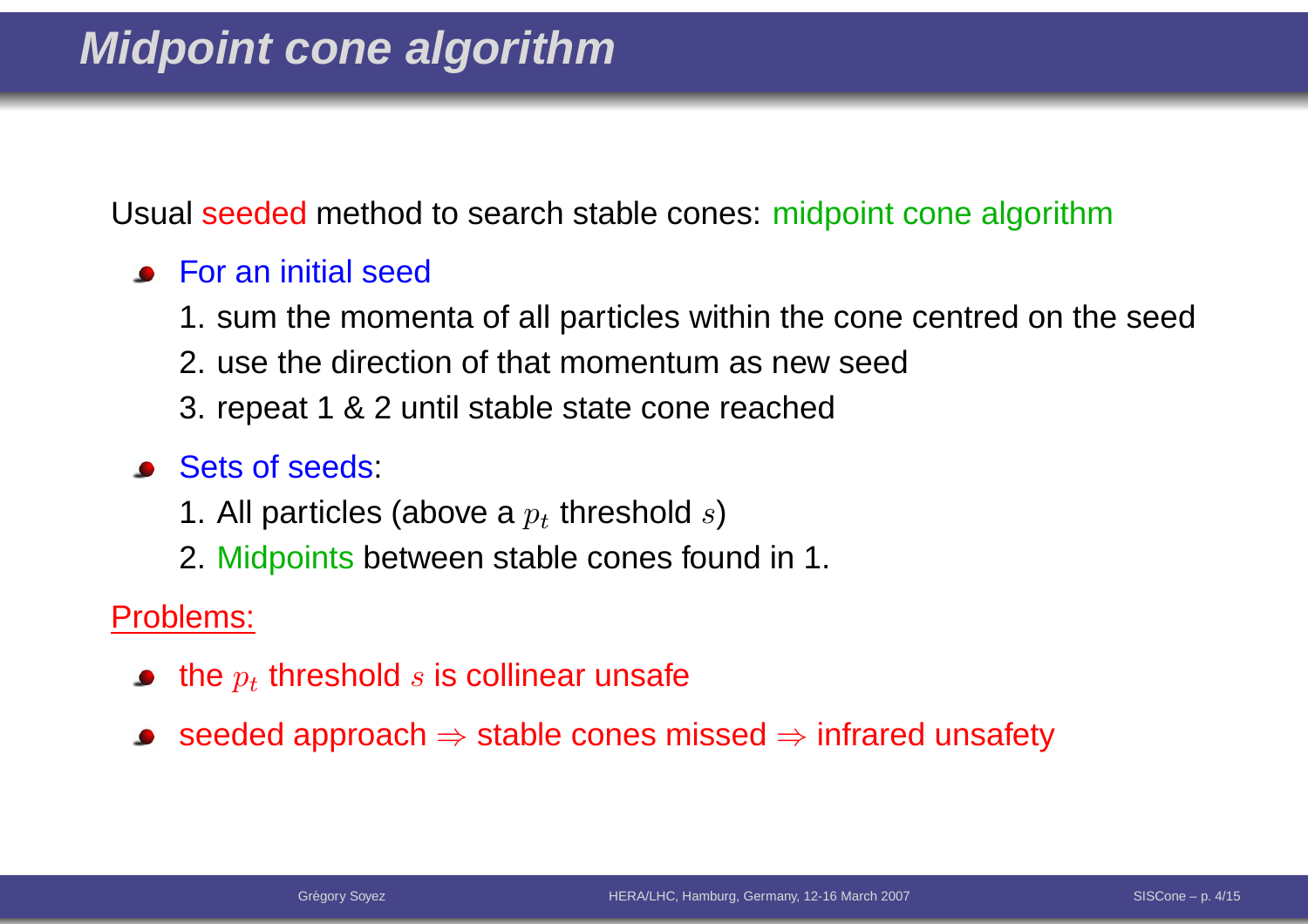# **Midpoint IR Unsafety**



# −→ **IR unsafety of the midpoint algorithm**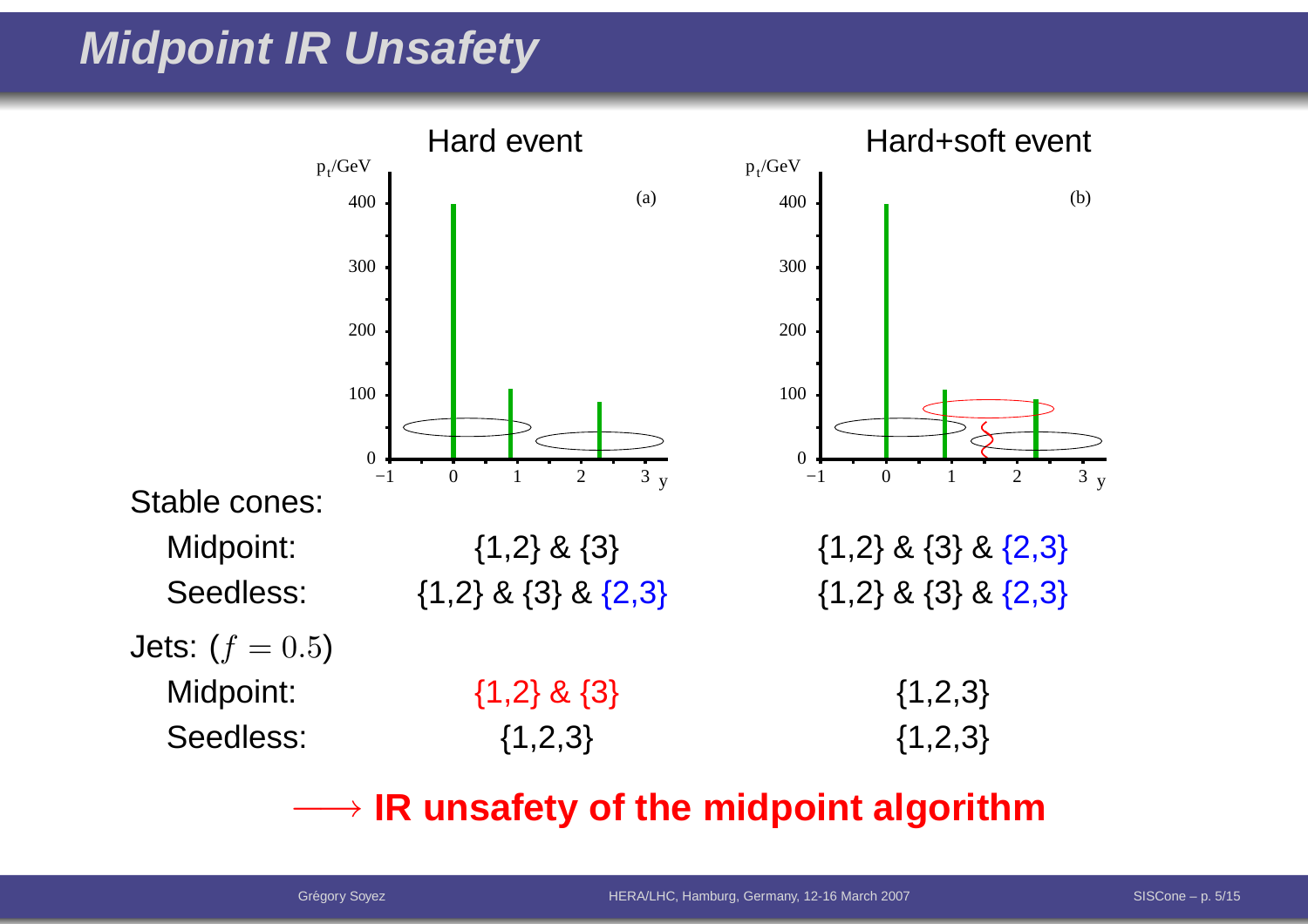# **Infrared Safety: Why ?**

Ellipsis: IR safety, i.e. stability upon emission of soft particles, is required for perturbative computations to make sense!



- IF Jet clustering is different in both cases, THEN the cancellation is not done and the result is not consistent with pQCD
- Stable cones must not change upon addition of soft particles
- Divergence at NLO is parametrically of the same order as LO contribution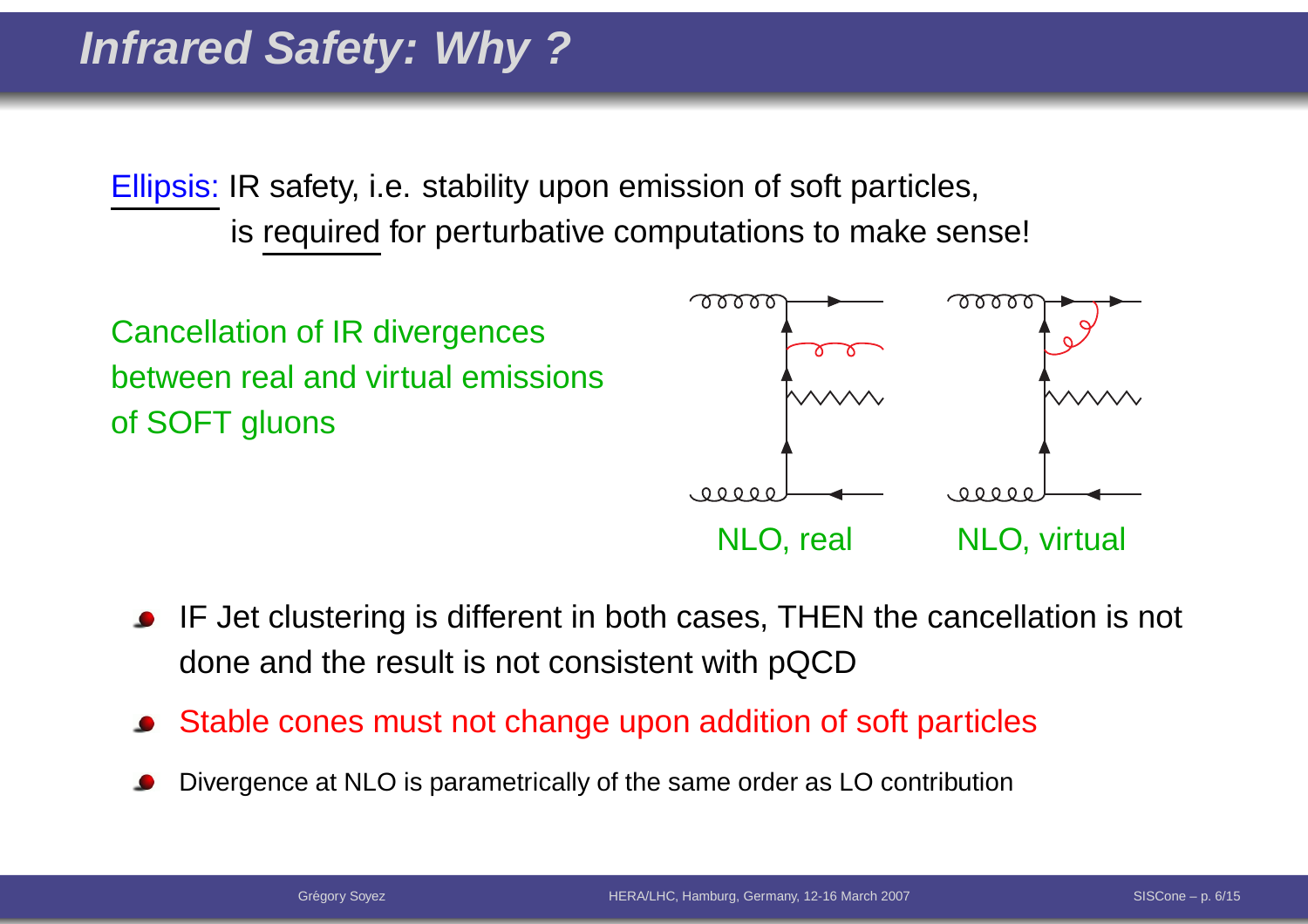# **SISCone: seedless solution**

- Naive approach: check stability of each subset of particleComplexity is  $\mathcal{O}\left(N2^N\right)$  *i.e.* definitely unrealistic ( $10^{17}$  years for  $N=100)$
- <u>Idea</u>: all enclosures are defined by a pair of points



<u>Tricks</u>: *e.g.* traversal order to avoid recomputation of the cone content

#### Complexity:

- $\mathbf{S}$ ISCone is  $\mathcal{O}\left(Nn\ln n\right)$  (with  $n\sim N$  the number of points in a circle of radius  $R$ )
- midpoint standard implementation is  $\mathcal{O}\left(N^{2}\right)$  $^2n\big)$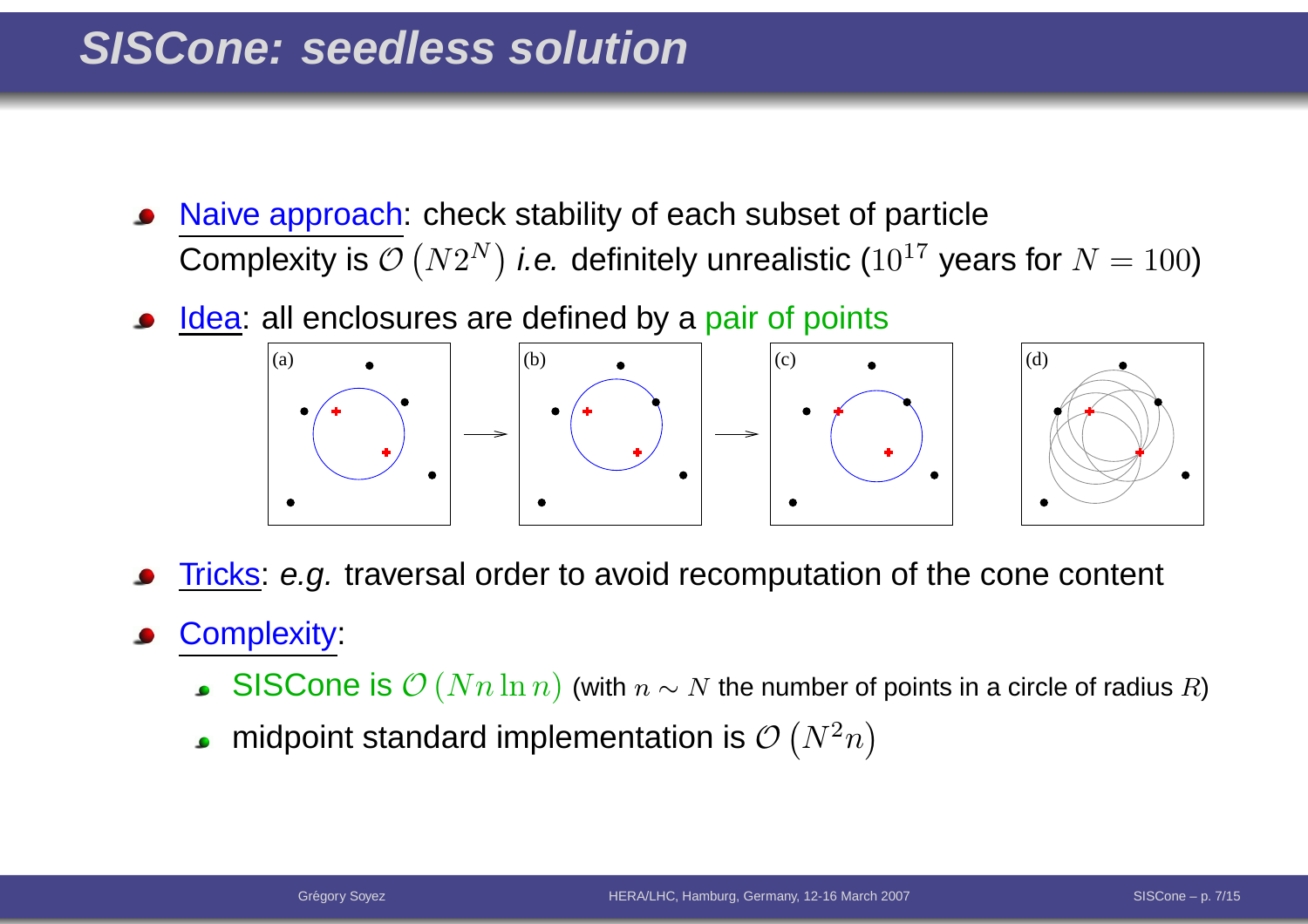# **IR Unsafety failure rates**

- Hard event: 2-10 particles
- Soft add-on: 1-5 particles
- Run:
	- "hard" only
	- many "hard+soft" trials
	- Search differences

| <b>Unsafety level</b> | failure rate |
|-----------------------|--------------|
| $2$ hard $+$ 1 soft   | $\sim 50\%$  |
| $3$ hard $+ 1$ soft   | $\sim 15\%$  |
| <b>SISCone</b>        | IR safe!     |

NB: small issues in the split-merge

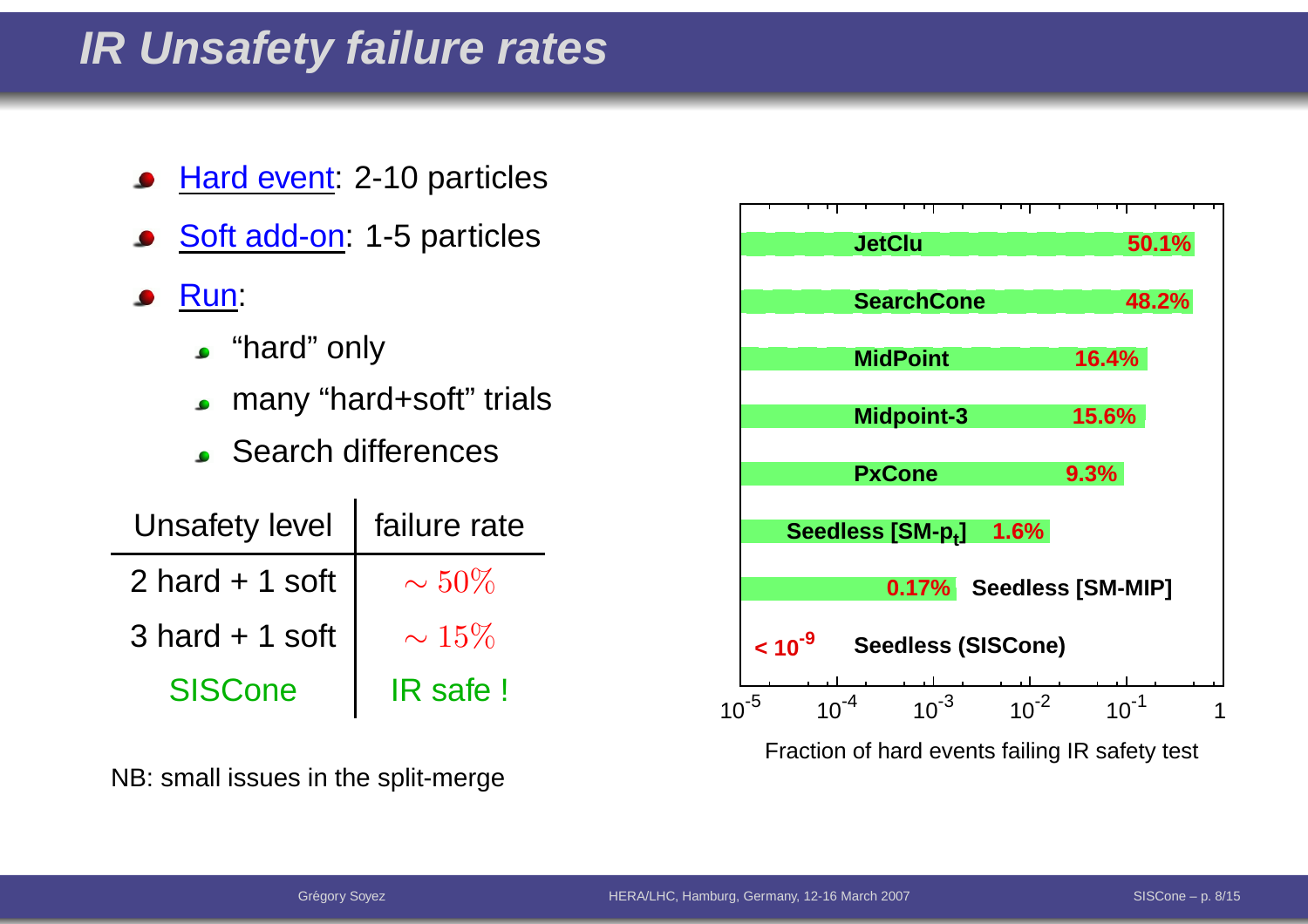# **Speed**

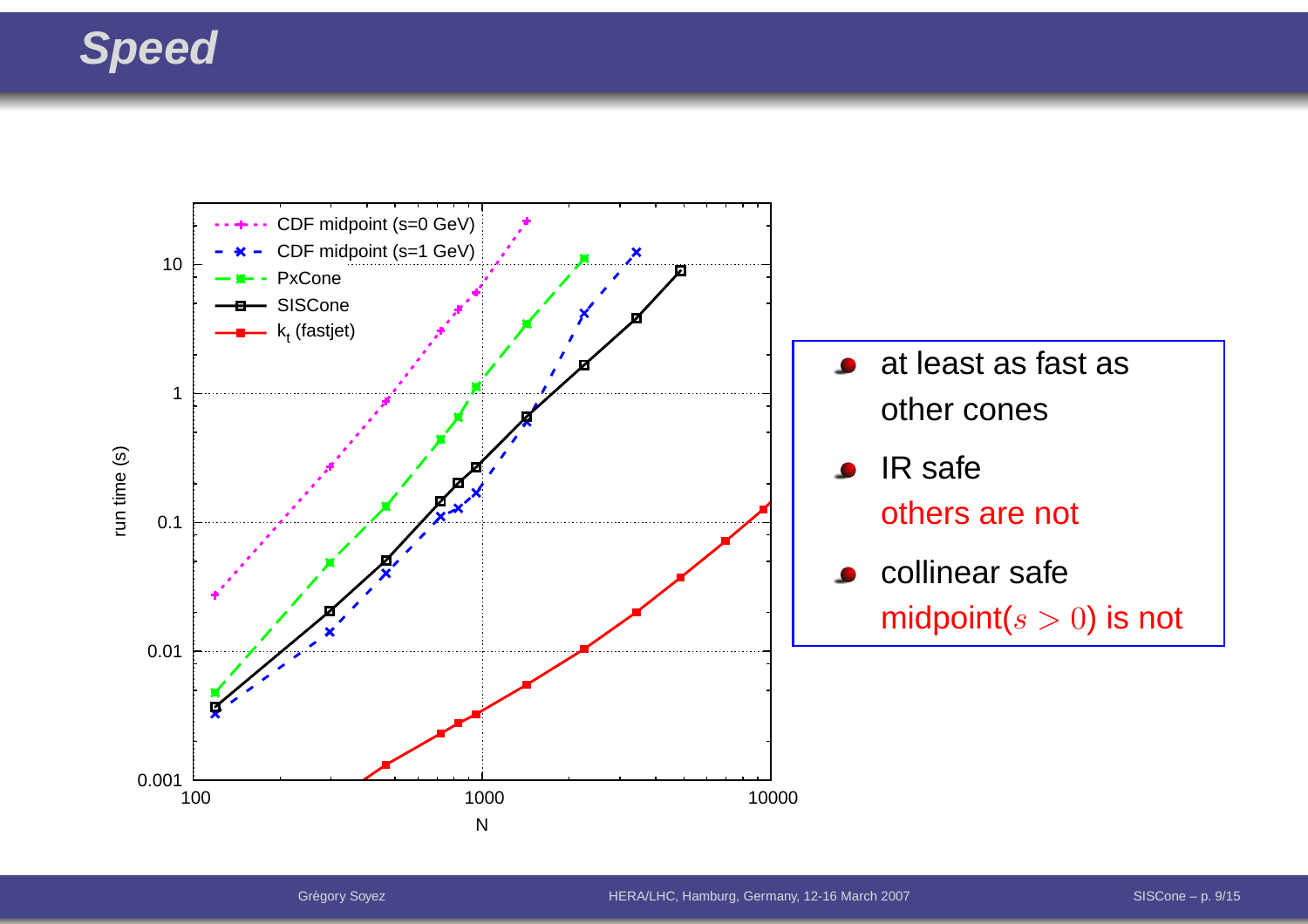Physical impact: SISCone vs. midpoint( $s$ ) ?  $\,$ 

- IR unsafety of midpoint: 3 particles in the same vicinity + 1 to balance  $p_{\boldsymbol{t}}$  $\Rightarrow$  starts at the  $2\rightarrow 4$  level ( $\mathcal{O}\left(\alpha_s^4\right)$  $\left.\begin{array}{c} 4 \ s \end{array} \right)$
- **3** contributions at this order:  $2\to 4$  at LO (tree),  $2\to 3$  at NLO (1 loop) and  $2\to 2$  at NNLO (2 loops)

### $\Rightarrow~2\rightarrow4$  at LO is IR divergent

BUT the <u>difference</u> between SISCone and midpoint( $s$ ) in finite since it is 0 at the  $2\to2$  and  $2\to3$  levels

- $\Rightarrow$  compute  $|\mathsf{SISCone\text{-}midpoint}(s)|$  for  $2\to 4$  diagrams
- Compare with the  $2\to2$  (LO) spectrum to estimate effect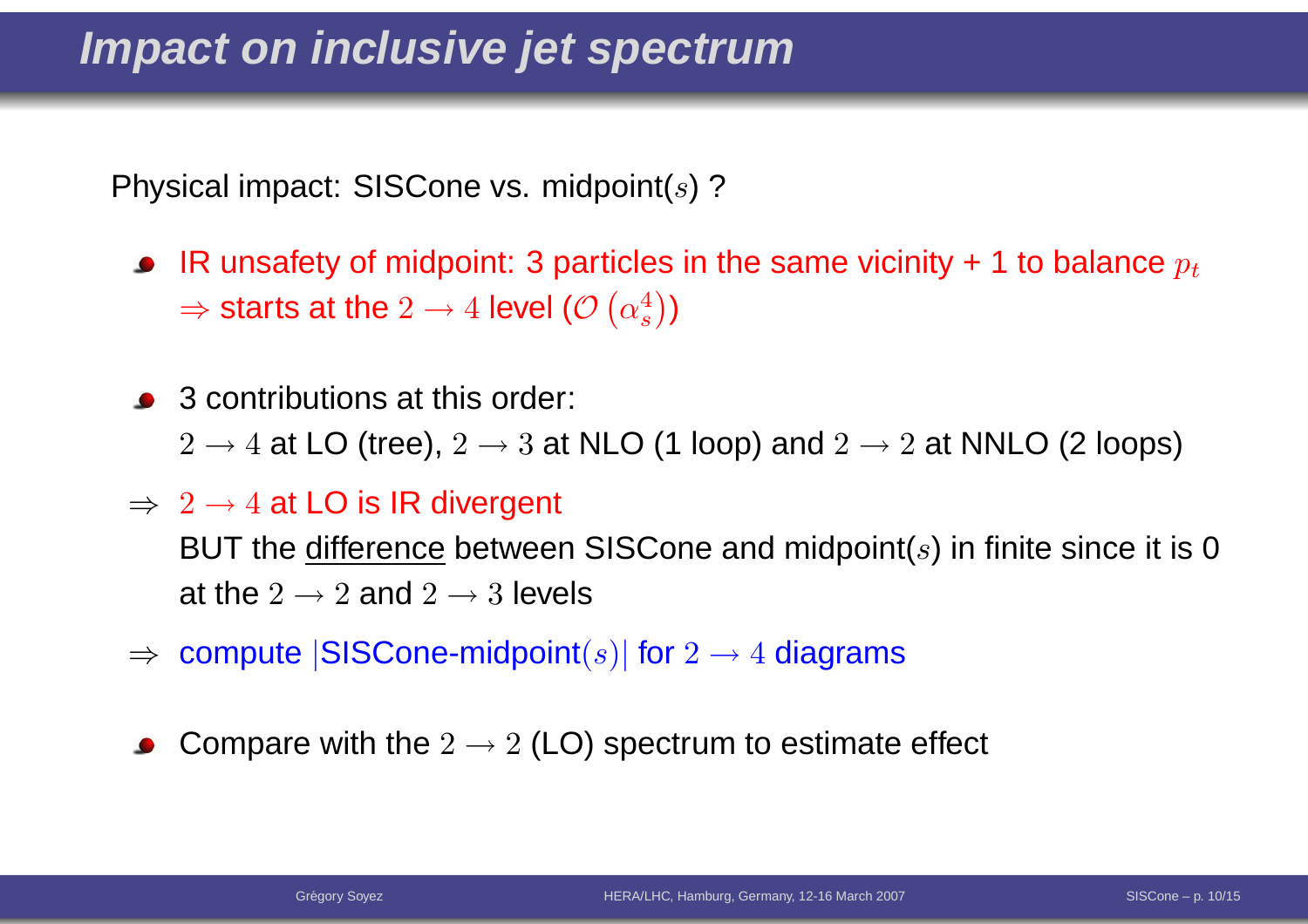# **Impact on inclusive jet spectrum**



Differences of order 1-2 %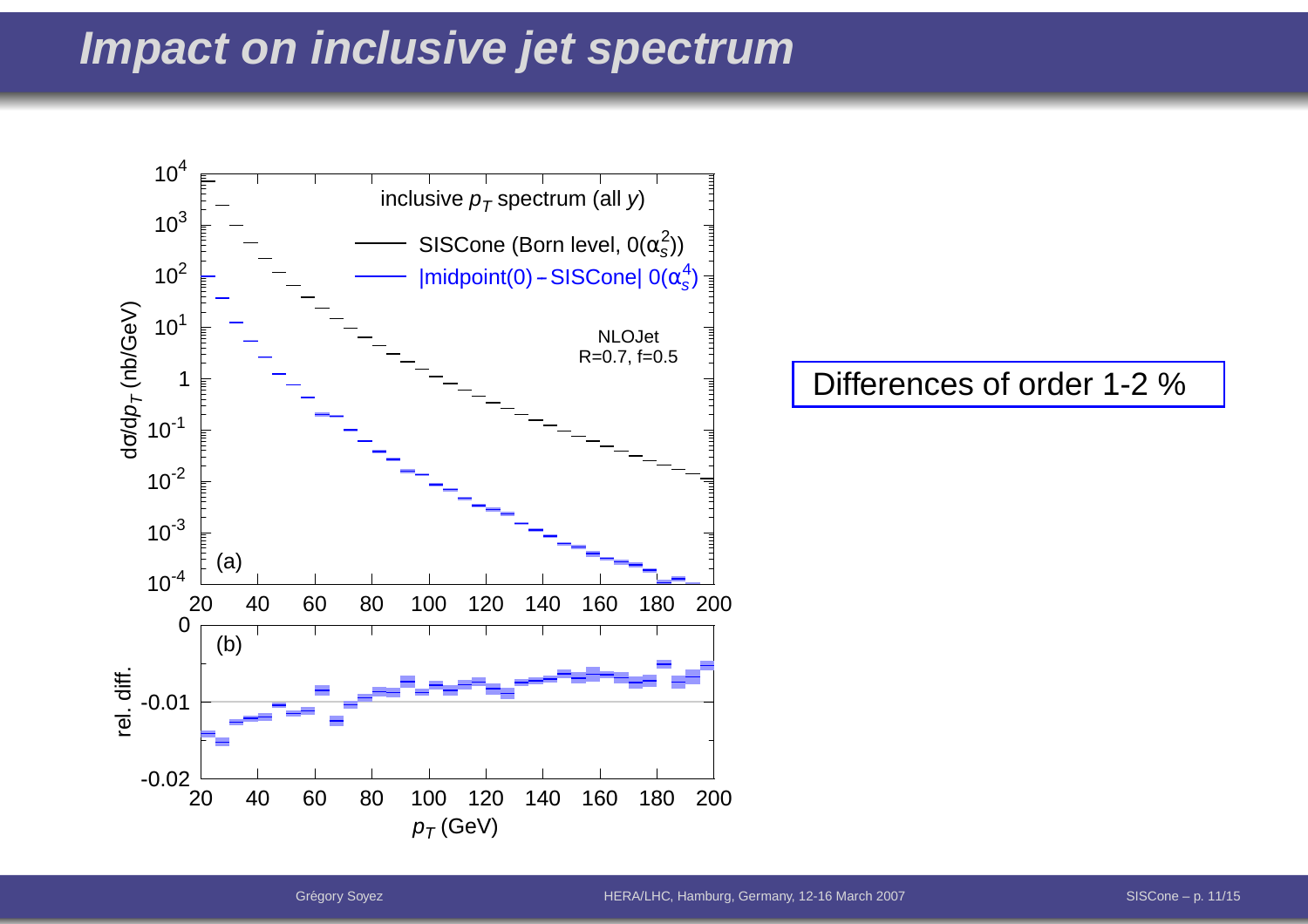# **Impact on inclusive jet spectrum**

Including parton shower, hadronic corrections and/or underlying event:



Differences up to 6 %

Less effect from underlying event in SISCone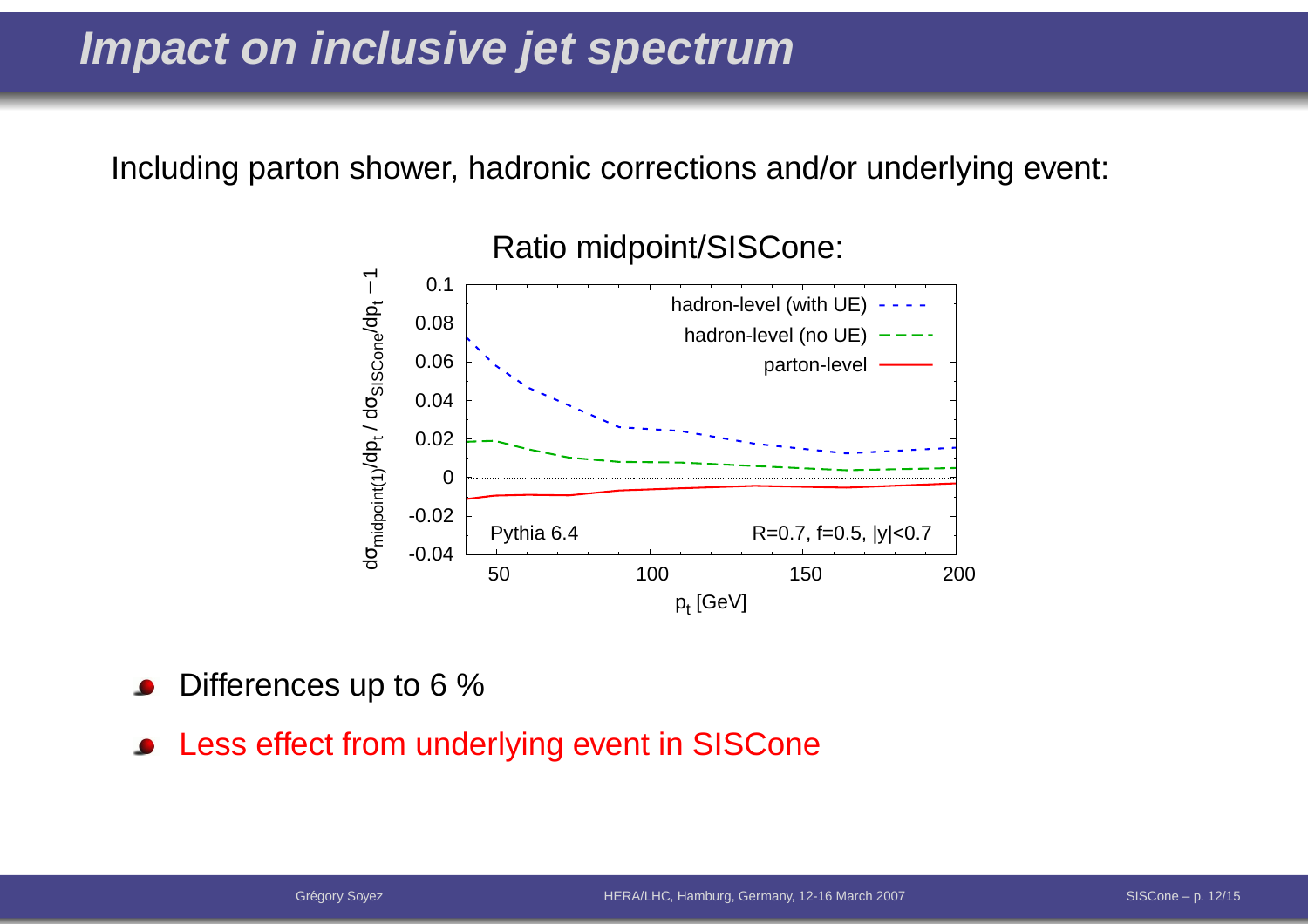Study of more exclusive quantity *e.g.* mass spectrum in 3-jet events

1. At fixed order (NLOJet, LO,  $2\to 4)$ 



Differences up to 10 %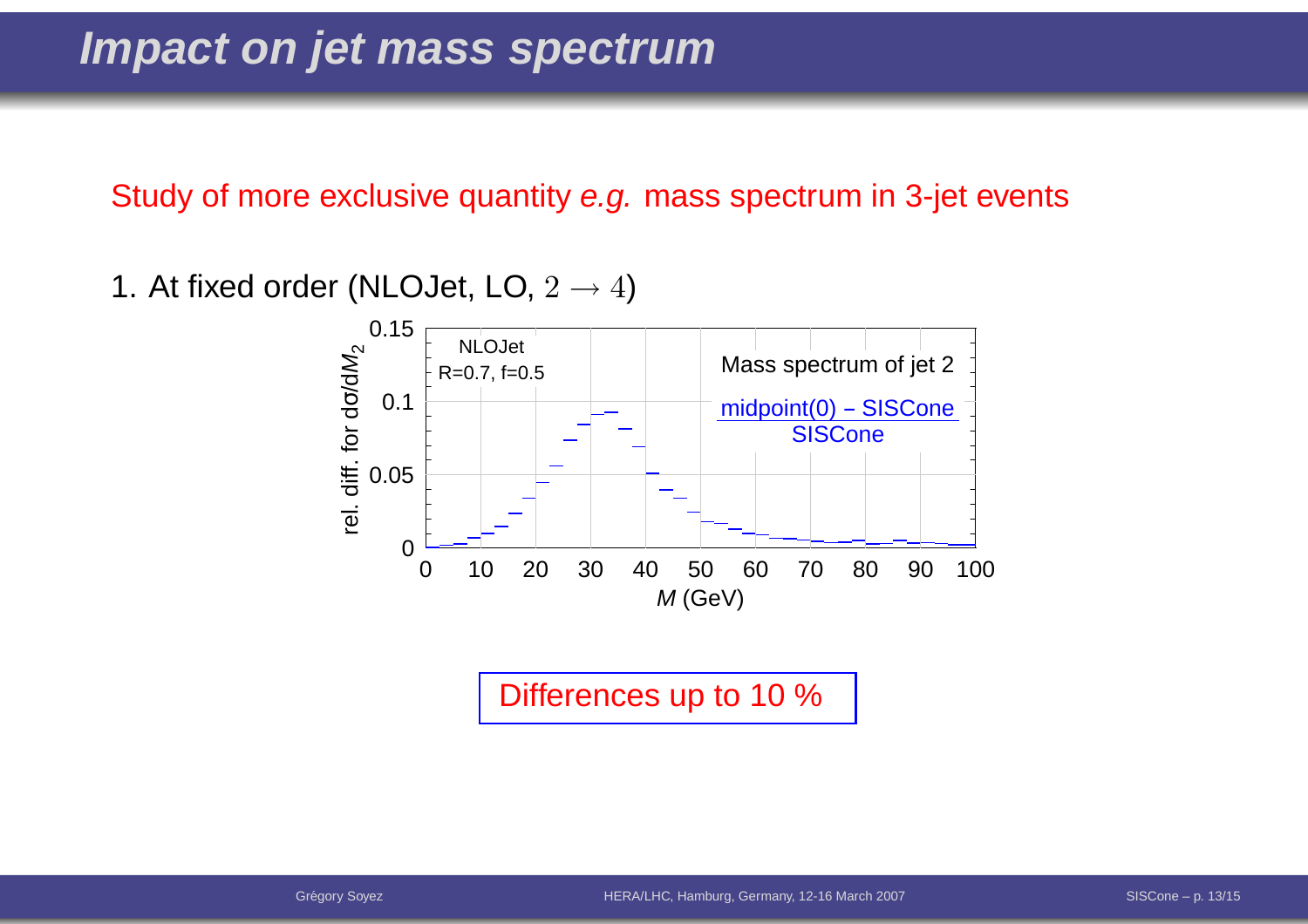#### 2. At fixed order (PYTHIA)